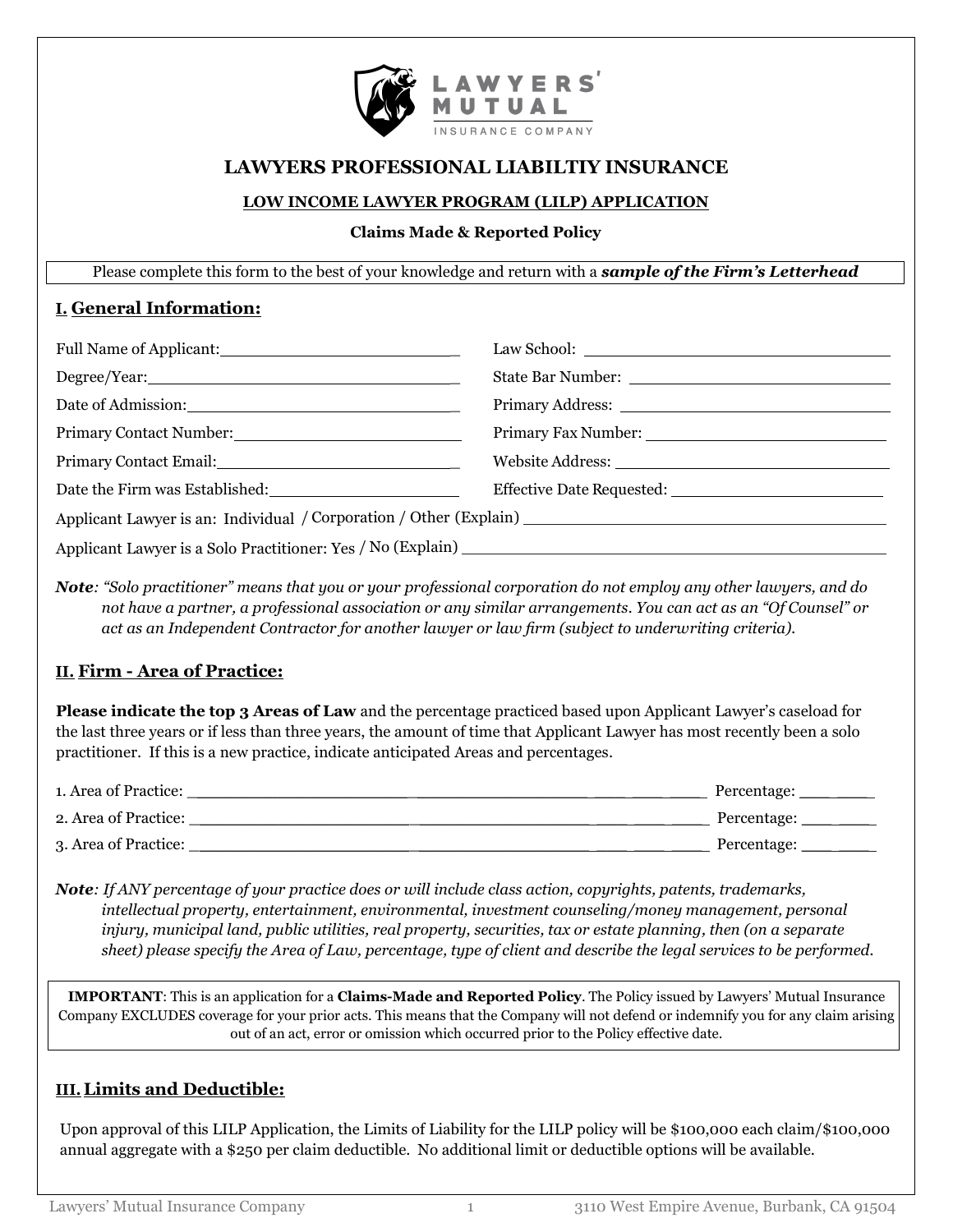# **IV. Claim Experience and Professional Standing:**

| 1.                                                                                                                                                                                                                                                                                                                             | Has the Applicant Lawyer ever withdrawn or had declined an application for any professional liability<br>policy, or ever had any such policy non-renewed, cancelled, rescinded or had coverage restricted?                                                                                                                            | Yes        | No. |  |  |  |
|--------------------------------------------------------------------------------------------------------------------------------------------------------------------------------------------------------------------------------------------------------------------------------------------------------------------------------|---------------------------------------------------------------------------------------------------------------------------------------------------------------------------------------------------------------------------------------------------------------------------------------------------------------------------------------|------------|-----|--|--|--|
| 2.                                                                                                                                                                                                                                                                                                                             | Does the Applicant Lawyer have knowledge of or reason to suspect any act, error, omission or any<br>disagreement with any former or current client, employer or third party or dissatisfaction with<br>services rendered or fees charged, which might reasonably give rise to a claim or suit against the<br><b>Applicant Lawyer?</b> | Yes        | No  |  |  |  |
| 3.                                                                                                                                                                                                                                                                                                                             | Has the Applicant Lawyer ever had any claim made against him or her alleging any liability arising<br>from the performance of professional services?                                                                                                                                                                                  | <b>Yes</b> | No  |  |  |  |
| 4.                                                                                                                                                                                                                                                                                                                             | Has the Applicant Lawyer ever had or defended a claim against him or her and not reported it to an<br>insurance carrier?                                                                                                                                                                                                              | Yes        | No  |  |  |  |
| 5.                                                                                                                                                                                                                                                                                                                             | Has the Applicant Lawyer sued for fees during the past 3 years?                                                                                                                                                                                                                                                                       | <b>Yes</b> | No. |  |  |  |
| 6.                                                                                                                                                                                                                                                                                                                             | Has any disciplinary proceeding (including but not limited to reprimand, reproval, probation,<br>suspension or disbarment) ever been brought by the State Bar of California, or any other State Bar,<br>against the Applicant Lawyer?                                                                                                 | <b>Yes</b> | No  |  |  |  |
| 7.                                                                                                                                                                                                                                                                                                                             | Has the Applicant Lawyer ever been refused admission to practice before any court or administrative<br>agency?                                                                                                                                                                                                                        | Yes        | No  |  |  |  |
| 8.                                                                                                                                                                                                                                                                                                                             | Has the Applicant Lawyer ever been charged or convicted of any state or federal offense?                                                                                                                                                                                                                                              | Yes        | No  |  |  |  |
| <b>IMPORTANT:</b> This Policy WILL NOT PROVIDE COVERAGE for any actual or potential CLAIMS KNOWN to any<br>applicant/insured PRIOR TO THE INCEPTION OF THIS POLICY, including matters disclosed on this application. Any such<br>claims should be reported to your current carrier prior to expiration of your current Policy. |                                                                                                                                                                                                                                                                                                                                       |            |     |  |  |  |
| <u>v.</u>                                                                                                                                                                                                                                                                                                                      | <b>Income and Insurance:</b>                                                                                                                                                                                                                                                                                                          |            |     |  |  |  |
| 9.                                                                                                                                                                                                                                                                                                                             | What was the Applicant Lawyer's gross revenue from legal services for each of the last three years?                                                                                                                                                                                                                                   |            |     |  |  |  |
|                                                                                                                                                                                                                                                                                                                                |                                                                                                                                                                                                                                                                                                                                       |            |     |  |  |  |
|                                                                                                                                                                                                                                                                                                                                | 10. Has the Applicant Lawyer been covered by professional responsibility insurance for his/her legal<br>services as a solo practitioner in the past one year? If yes, prior acts coverage will not be offered to<br>new applicants.<br>Yes<br>No                                                                                      |            |     |  |  |  |
| <u>VI.</u>                                                                                                                                                                                                                                                                                                                     | <u>Firm Management:</u>                                                                                                                                                                                                                                                                                                               |            |     |  |  |  |
| 11.                                                                                                                                                                                                                                                                                                                            | Does Applicant Lawyer have a system for cross-referencing his/her own client list in order to prevent potential conflicts<br>of interest?                                                                                                                                                                                             |            |     |  |  |  |
| 12. Check which of the following calendaring systems Applicant Lawyer utilizes. Provide specific details foreach:<br><b>Description</b><br><b>Check</b>                                                                                                                                                                        |                                                                                                                                                                                                                                                                                                                                       |            |     |  |  |  |
|                                                                                                                                                                                                                                                                                                                                | a. Lawyer calendar                                                                                                                                                                                                                                                                                                                    |            |     |  |  |  |
|                                                                                                                                                                                                                                                                                                                                | b. Matching secretary calendar<br>and the control of the control of the control of the control of the control of the control of the control of the                                                                                                                                                                                    |            |     |  |  |  |
|                                                                                                                                                                                                                                                                                                                                | c. Computerized system                                                                                                                                                                                                                                                                                                                |            |     |  |  |  |
|                                                                                                                                                                                                                                                                                                                                |                                                                                                                                                                                                                                                                                                                                       |            |     |  |  |  |
|                                                                                                                                                                                                                                                                                                                                | 13. Describe how the calendars checked in Question 12.a and Applicant Lawyer's internal office procedures are<br>coordinated to notify him/her of scheduled matters on these calendars.                                                                                                                                               |            |     |  |  |  |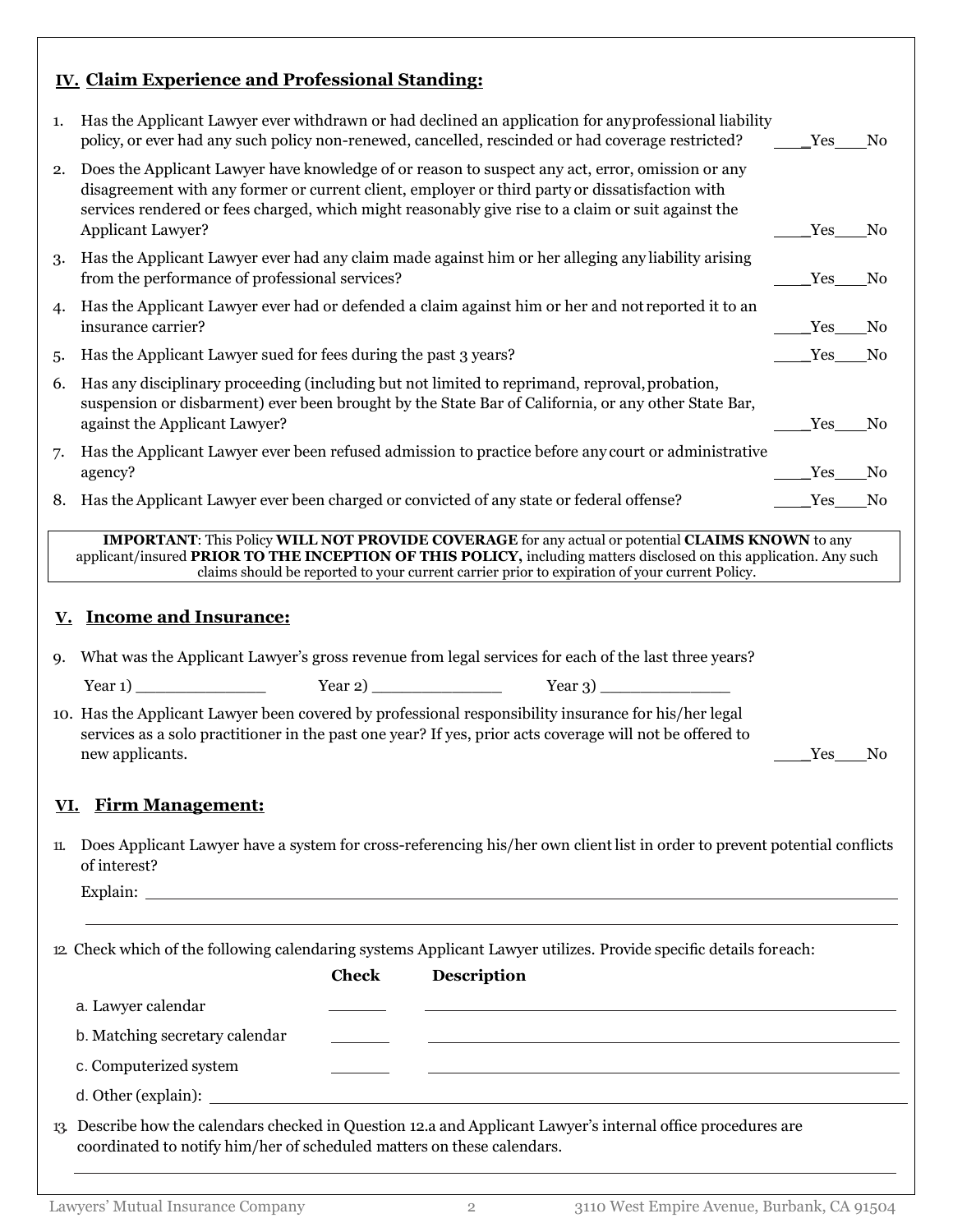## **VII. Disclosure:**

#### **IMPORTANT NOTE**

The forgoing responses are true and complete. Applicant understands that the Company will rely upon the accuracy of this application and that the Company retains the right to rescind any Policy which is issued based upon an application containing false or incomplete information. Applicant hereby authorizes the release and exchange of information involving underwriting and claims matters between the Company and our past and present carriers and appoints the Company our attorney-in-fact for obtaining such information. Applicant hereby authorizes the State Bar of California to release information to the Company concerning membership, certifications and disciplinary proceedings. Applicant agrees any person or organization furnishing information to the Company pursuant to this authorization will not be liable for furnishing such information, even if the information is inaccurate or untrue.

THIS APPLICATION WILL BE CONSIDERED ONLY IF ALL QUESTIONS ARE ANSWERED, LETTERHEAD IS ATTACHED, AND THE APPLICATION IS SIGNED AND DATED BY AN OWNER, PARTNER OR OFFICER OF THE APPLICANT FIRM. APPLICANT MUST REPORT ANY CHANGES IN THESE ANSWERS OF WHICH IT BECOMES AWARE AFTER SIGNING THIS APPLICATION BUT BEFORE THE EFFECTIVE DATE OF THE POLICY. IF APPLICANT BECOMES AWARE OF ANY ACTUAL OR POTENTIAL CLAIM AFTER SIGNING THIS APPLICATION AND BEFORE THE EFFECTIVE DATE OF THE POLICY, SUCH ACTUAL OR POTENTIAL CLAIM WILL NOT BE COVERED UNDER THIS POLICY.

#### **VIII.Warranty & Signature:**

YOU UNDERSTAND AND AGREE THAT, BY SIGNING THIS APPLICATION, YOU WARRANT THAT ALL ANSWERS HEREIN, INCLUDING THOSE IN SECTION V REGARDING INCOME FROM PROFESSIONAL SERVICES, ARE TRUE AND CORRECT, AND YOU ACKNOWLEDGE THAT THE PROPOSED INSURANCE, IF ISSUED, WILL BE ISSUED IN RELIANCE ON THIS WARRANTY.

|                                                                                                              | Date: 2008 and 2008 and 2008 and 2008 and 2008 and 2008 and 2008 and 2008 and 2008 and 2008 and 2008 and 2008 and 2008 and 2008 and 2008 and 2008 and 2008 and 2008 and 2008 and 2008 and 2008 and 2008 and 2008 and 2008 and |  |  |  |
|--------------------------------------------------------------------------------------------------------------|-------------------------------------------------------------------------------------------------------------------------------------------------------------------------------------------------------------------------------|--|--|--|
| Print Name & Title: Name & Title:<br>Preferred Method of Contact (please select one): □ Email<br><b>USPS</b> |                                                                                                                                                                                                                               |  |  |  |
| For clarification, please CONTACT our UNDERWRITERS at - 1 (800) 252-2045                                     |                                                                                                                                                                                                                               |  |  |  |
|                                                                                                              |                                                                                                                                                                                                                               |  |  |  |
|                                                                                                              |                                                                                                                                                                                                                               |  |  |  |